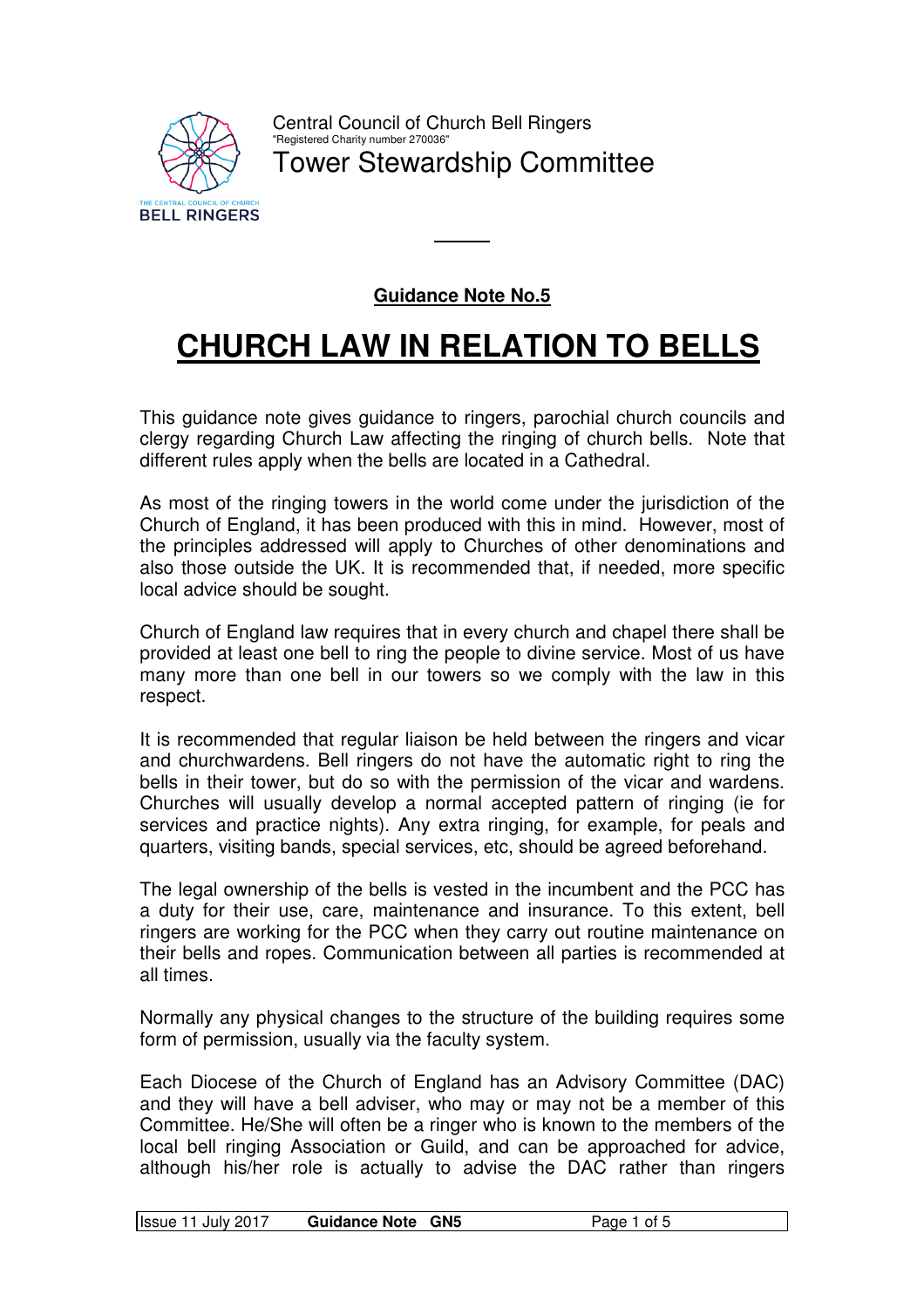generally. The DAC's main responsibilities include: advising the Diocesan Chancellor on the granting of faculties; and advising the PCC in their duty for the care, maintenance and appropriate use of the church building and contents. This will include the bells.

Work on the bells and/or tower will usually require a faculty. A faculty is a permission and is required for all repairs, alterations or additions to Church of England churches and their contents. Faculties are granted by the Diocesan Chancellor and not the DAC, but if there is any doubt as to whether a faculty is needed the DAC secretary should be consulted.

Following the introduction of the Faculty Jurisdiction Rules 2015, "de minimis" lists used by individual dioceses have been replaced nationally by List A and List B. Items on List A can be implemented without seeking permission, other than of the incumbent and the churchwardens. Items on List B would normally need written permission of the Archdeacon (note that some dioceses have specific forms for applying to the Archdeacon for List B permission). No items on either list would usually require a full faculty application.

As of November 2016, the items relating to bells on these lists are:

| Item                                                                                                                                          | <b>Specific Conditions</b>                                                                                 |
|-----------------------------------------------------------------------------------------------------------------------------------------------|------------------------------------------------------------------------------------------------------------|
|                                                                                                                                               |                                                                                                            |
| The inspection and routine<br>maintenance of bells, bell fittings and<br>bell frames                                                          | No tonal alterations are made to<br>any bell<br>No bell is lifted from its bearings                        |
| The repair and maintenance of<br>clappers, crown staples (including<br>re-bushing) and bell wheels                                            | Works do not include the re-soling<br>or re-rimming of a bell wheel<br>No bell is lifted from its bearings |
| The repair or replacement of bell<br>stays, pulleys, bell ropes (including<br>in Ellacombe apparatus), rope<br>bosses, sliders or slider gear | No bell is lifted from its bearings                                                                        |
| The repainting of metal bell frames<br>and metal bell fittings                                                                                | No bell is lifted from its bearings                                                                        |

## **List A:**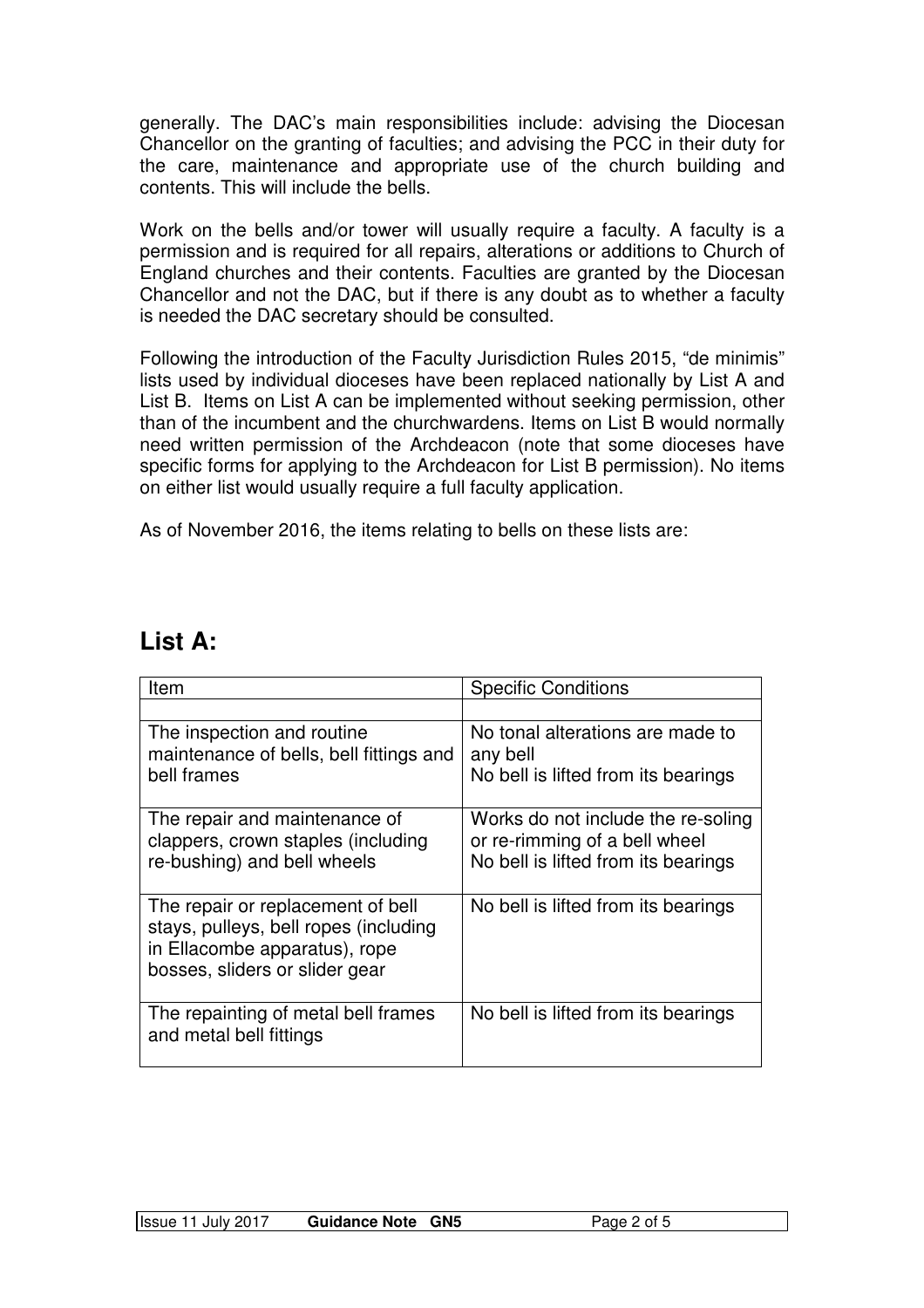## **List B**

| Item                                                                                                       | <b>Specific Conditions</b>                                                                                                           |
|------------------------------------------------------------------------------------------------------------|--------------------------------------------------------------------------------------------------------------------------------------|
|                                                                                                            |                                                                                                                                      |
| The lifting of a bell to allow the<br>cleaning of bearings and<br>housings                                 | Regard is had to any guidance<br>issued by the Church Buildings<br>Council                                                           |
|                                                                                                            | The bell is currently in a fit<br>condition to be rung                                                                               |
| The like for like replacement<br>of<br>(a) bearings and their housings                                     | Regard is had to any guidance<br>issued by the Church Buildings<br>Council                                                           |
| (b) gudgeons<br>(c) crown staple assembly<br>(d) steel or cast iron headstocks<br>(e) wheels               | The bell is currently in a fit<br>condition to be rung                                                                               |
|                                                                                                            | The works do not involve the<br>drilling or turning of the bell                                                                      |
| The replacement of-<br>(a) bell bolts<br>(b) a wrought iron clapper shaft<br>with a wooden-shafted clapper | Regard is had to any guidance<br>issued by the Church Buildings<br>Council<br>The bell is currently in a fit<br>condition to be rung |
| The treatment of timber bell frames<br>with preservative or insecticide<br>materials                       |                                                                                                                                      |
| The re-pinning or re-facing of<br>hammers in Ellacombe<br>apparatus                                        | Regard is had to any guidance<br>issued by the Church Buildings<br>Council                                                           |
|                                                                                                            | The bells are currently in a fit<br>condition to be rung                                                                             |
| The introduction of peal boards in a<br>location not normally visible to the<br>public                     |                                                                                                                                      |

Up to date information to items on these lists can be found in the reference below.

| <b>Issue 11 July 2017</b> | <b>Guidance Note GN5</b> | Page 3 of 5 |
|---------------------------|--------------------------|-------------|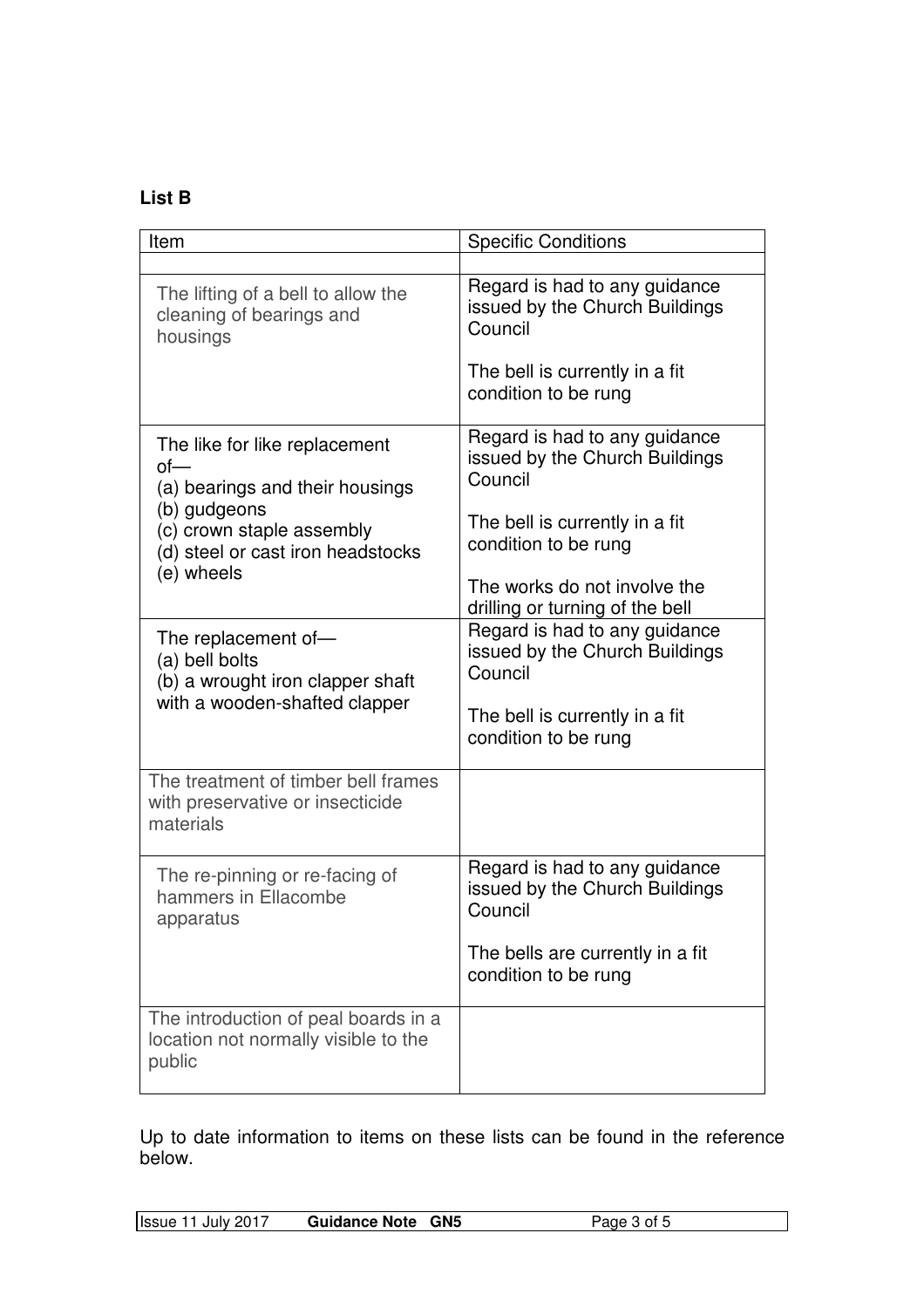The first step for bellringers is to consult their PCC and incumbent and obtain their approval for any proposed work. It is recommended that the DAC bells advisors should also be consulted for items that require either Archdeacons approval (List B) or full faculty application. The PCC and Wardens will normally manage the application for permission or faculty. It should be noted that some dioceses may operate an electronic faculty application system.

The law relating to the noise church bells make and whether that constitutes a nuisance arises under statutory and common law, not Church law. The Central Council of Church Bell Ringers provides a complaints helpline, which offers help to towers. Please see Guidance Note GN7, Noise the Law and The Environmental Health Officer.

Ringers should also be aware of other statutory laws as they apply to bells and bellringing, in particular those laws relating to Health and Safety, Safeguarding, Data Protection and Discrimination. Please refer to other Guidance Notes in this series for additional detail.

Further information on the Faculty Application System, and details of Lists A & B, can be found on the Churchcare website:

http://www.churchcare.co.uk/churches/guidance-advice/making-changes-toyour-building/permissions/faculty-jurisdiction

This information should also be available on the website of the appropriate diocese.

Details of the appropriate DAC Bells Advisor can also normally be found on the website of the appropriate diocese. Contact is normally made via the DAC Secretary.

Specific advice on ecclesiastical law relating to the use of church bells may be available from the local archdeacon of diocesan registrar. Again, contact details should be available on the appropriate diocesan web site, or from the diocesan office.

For further information, contact the Chairman of the CCCBR Tower Stewardship Committee:

Ernie de Legh-Runciman

10 Derwent Drive, Onchan, Isle of Man, British Isles, IM3 2DG Tel: 07624 426654 Email: chairman@tsc.cccbr.org.uk